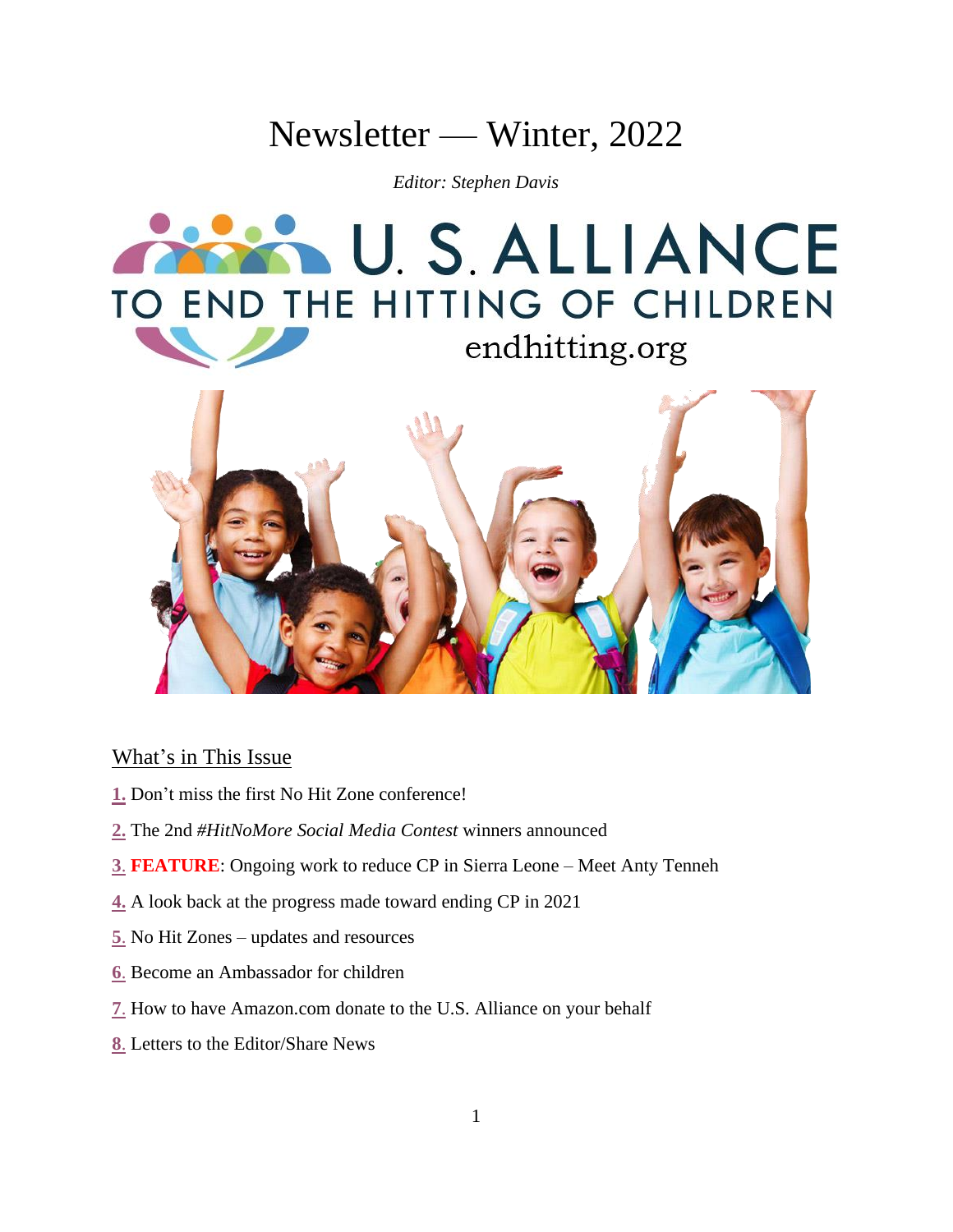## <span id="page-1-0"></span>**1. Don't miss the first No Hit Zone Conference**

## WHEN: March 2-3, 2022

## WHERE: University of Texas at Austin, Texas

**No Hit Zones** are quickly emerging as an effective, low-cost, and easy-to-implement strategy for the prevention of child abuse. While creating "safe spaces" for both children and adults, they promote healthy interpersonal relationships and behaviors that support positive and completely non-violent interactions.

Are you wanting to implement No Hit Zones in your agency or business but are not sure where to begin? Have you implemented No Hit Zones in your workplace and now are asking "what next"? Are you a No Hit Zone advocate but really want to know what to do to sustain the initiative and keep it moving forward? Do you need to know what techniques to use to expand your No Hit Zone program into other organizations or community agencies/businesses?

Come to the first No Hit Zone conference in Austin, TX on March 2 & 3, 2022. The conference agenda is filled with national faculty and leaders in the prevention field. To view the preliminary 2022 agenda, click [here!](https://docs.google.com/document/d/1fcUMQmxLLLlgigQabW7Vid1g6LTQkLmh/edit)

**[Find out more and register here](https://www.eventbrite.com/e/the-energizing-no-hit-zones-conference-march-2-and-3-2022-tickets-155673075359)**

### <span id="page-1-1"></span>**2. Winners announced for the 2nd** *#HitNoMore Social Media Contest*

The U.S. Alliance to End the Hitting of Children, in conjunction with The New York Founding's Vincent J. Fontana Center for Child Protection, StopSpanking.org, the National Initiative to End Corporal Punishment, The American Professional Society on the Abuse of Children (APSAC), and Lives in the Balance are pleased to announce the WINNERS for the second #HitNoMore Social Media Competition.

We want to sincerely thank all of our participants and especially thank those who voted this year, on both our Wishpond site and our Facebook page! We had a record amount of voting and engagement, so thank you all for making this competition so successful. You are on the frontlines of ending school corporal punishment and encouraging the adoption of positive parenting strategies!

> Congratulations to our second #HitNoMore Social Media Contest Winners!!, who are....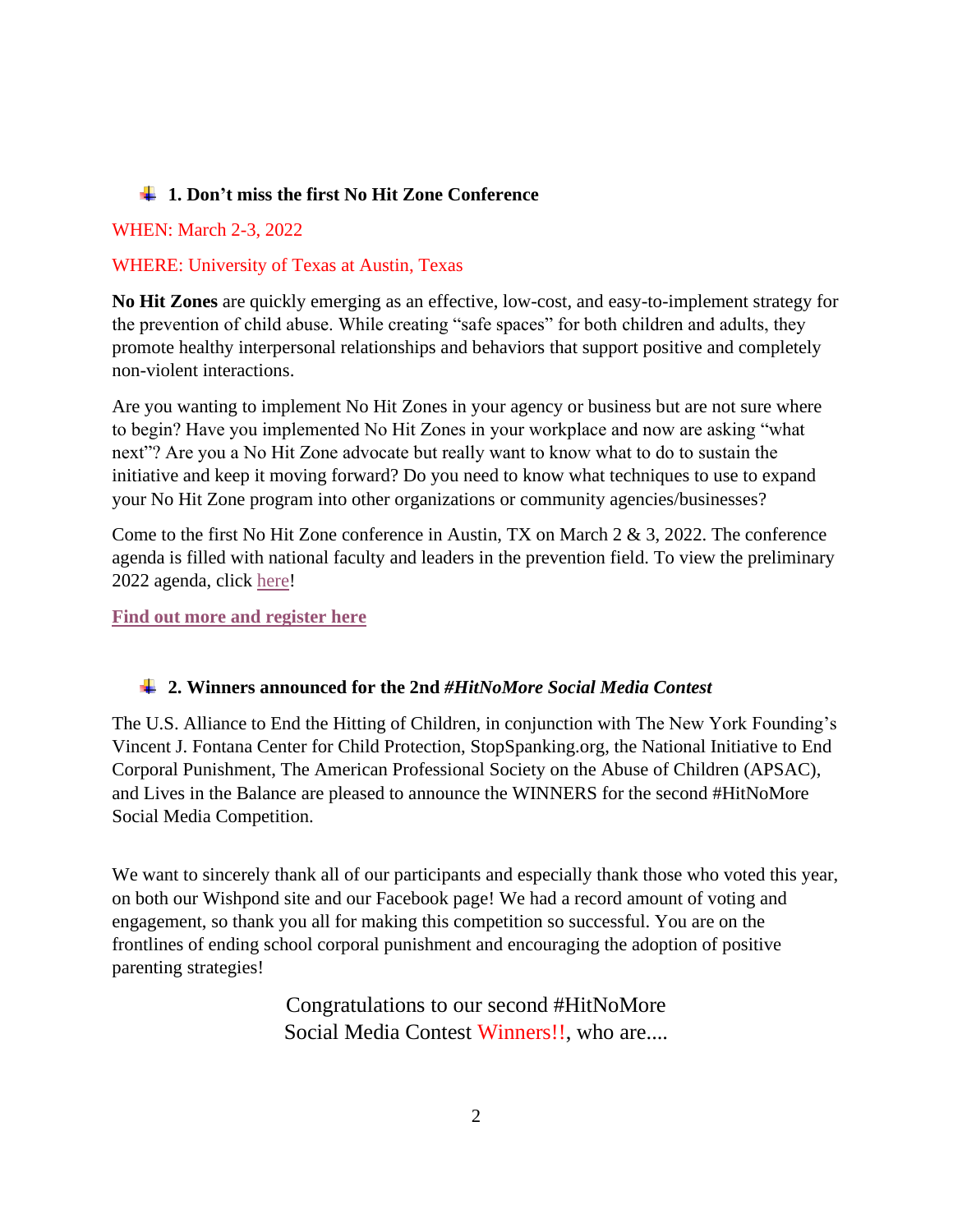| Under 18 > Videos > School Corporal                        | Under $18 > V$ ideos > Positive                     |
|------------------------------------------------------------|-----------------------------------------------------|
| <b>Punishment</b>                                          | <b>Discipline</b>                                   |
| Under $18 >$ Images $>$ School Corporal                    | Under $18 >$ Images $>$ Positive                    |
| <b>Punishment</b>                                          | <b>Discipline</b>                                   |
| <b>Over 18 &gt; Videos &gt; School Corporal Punishment</b> | <b>Over 18 &gt; Videos &gt; Positive Discipline</b> |
| <b>Over 18 &gt; Images &gt; School Corporal Punishment</b> | Over $18$ > Images > Positive Discipline            |

## **People's Choice Awards**

**[Videos](https://drive.google.com/file/d/1IF2agXcNNnieaaDMPVxqsNh32AcVzTGV/view?usp=sharing)**

**[Images](https://drive.google.com/file/d/1d95YSnbKDjTOb-RxKKeZIqM7Rik0_QfE/view?usp=sharing)**

#### <span id="page-2-0"></span>**4 3. FEATURE:** Ongoing work to reduce CP in Sierra Leone – Meet Anty Tenneh

Sierra Leone is a traditional country especially when it comes to family, parenting, gender-based roles, and homes. For many households, mothers are responsible for the education, health, feeding, and well-being of children while fathers remain the central breadwinner offering



protection and security. However, times are changing. Now single mothers hustle from back to front, from sunset to sunrise. Single parents especially women — spend 24 hours either mining grannie stones or engage in some other petty jobs that will give them money.

Meet Anty Tenneh, a married woman living in Sierra Leone. Anty is 29-

year-old mother with three children and can't fully depend on the earnings her husband gets from working as a local carpenter because the money he makes is never enough. Tenneh mostly survives on breaking granite stones for house owners and gets a small amount of money like SLL 20,000 — which is around \$2 per day. On many occasions, she has admitted that she experiences marital conflict and struggles with the kids. She sometimes feels upset, traumatized, and can barely control her heart and her hands whenever her children don't listen to her. She said that she doesn't know the rights of her kids — or her own rights — but always feels remorse after beating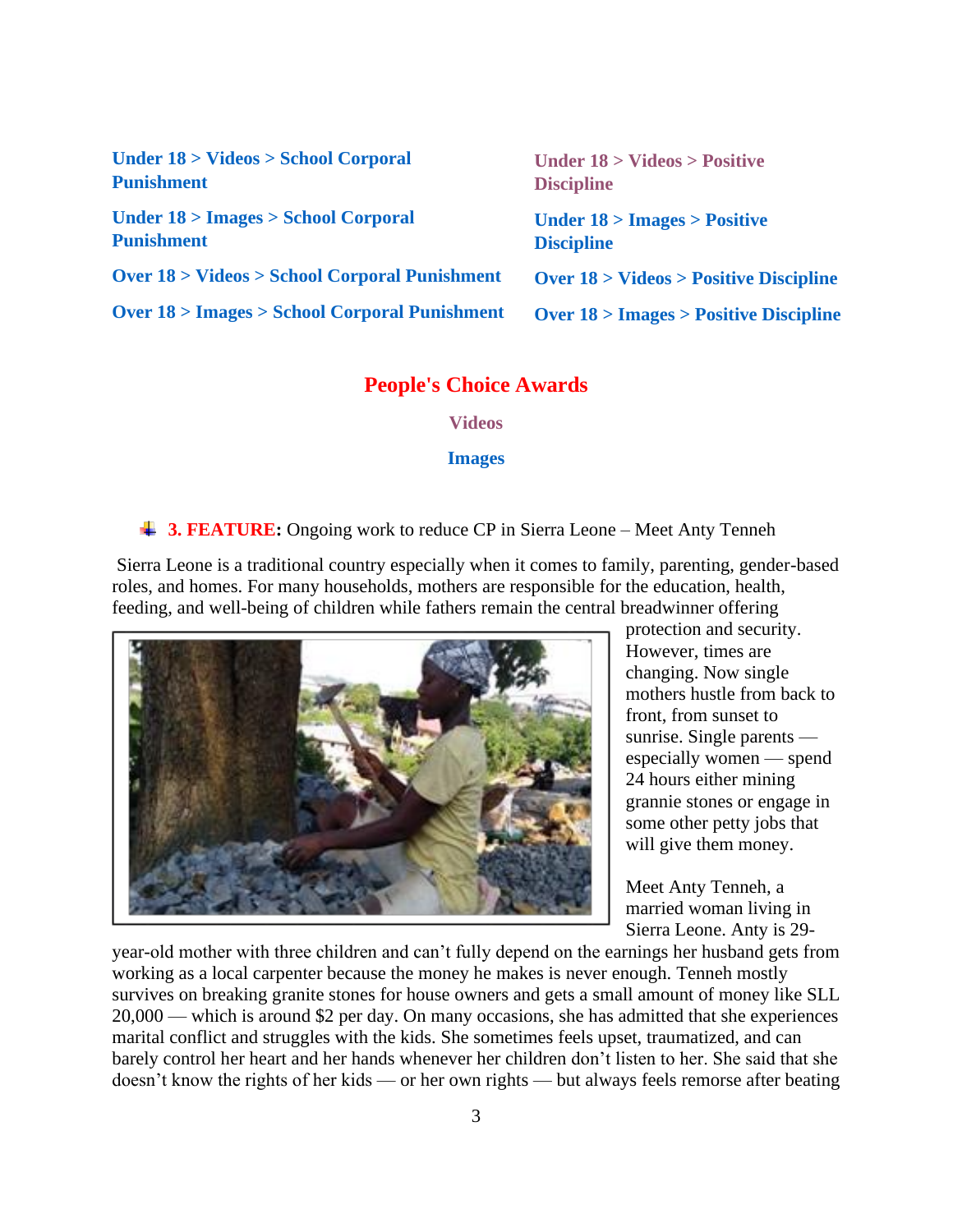up her children. There are many women just like Anty facing the same struggles, and the number of single and low-income mothers in Sierra Leone outnumber those with men who have better jobs and earn fat salaries

Through emails, Dr. Holden, president of the U.S. Alliance, received this story from Ibrahim Bangura — an orphan himself and a victim of many forms of corporal punishment — who established the "Future Leaders Initiative SL" with the sole purpose of ending violence against children, women, and girls in all learning settings across Sierra Leone.

Bangura explained: It is for women like Anty Tenneh that we specifically developed a local educational initiative called "Pens Up Canes Down'' — a movement aiming at prioritizing education and prohibiting all forms of violence against children, women, and girls both at school and in homes in Sierra Leone. The Pens Up Canes Down project is ongoing and so far has impacted the lives of 500 school children through our school tours and mentorship. One of the programs under this project is to provide business grants for single and low-income parents, provide educational learning materials for school-going pupils, raise funds for the renovation of dilapidated school structures, organize polite parenting workshops/webinars, and support teachers with computers through our proposed annual Sierra Leone Teachers Award Ceremony.

HOLDEN: Tell us about your mission statement for the Future Leaders Initiative SL...

BANGURA: The organization's mission is to protect, promote, empower and educate women, girls, and children about their human rights by providing them with the necessary skills, knowledge, and platform to raise awareness against all forms of violence through sport, music, poetry writing, debate, quiz, conferences, and workshops. We envision creating an environment free from all forms of violence against children, women, and girls. We aim to protect, promote, empower and educate every young person irrespective of race, tribe, religion or ethical background.

HOLDEN: What have you been able to accomplish so far?



BANGURA: In 2018, Future Leaders Initiative SL offered training to over 750 young people on soft skills, community violence resolution, female genital mutilation, sexual harassment, and gender-based violence through our online and offline webinars and workshops. Then in 2019, we organized a one-day face- to-face youth capacity building on "Youth into

Leadership and Nation Building" which impacted 250 young people. Leadership handbooks were shared with the attendees.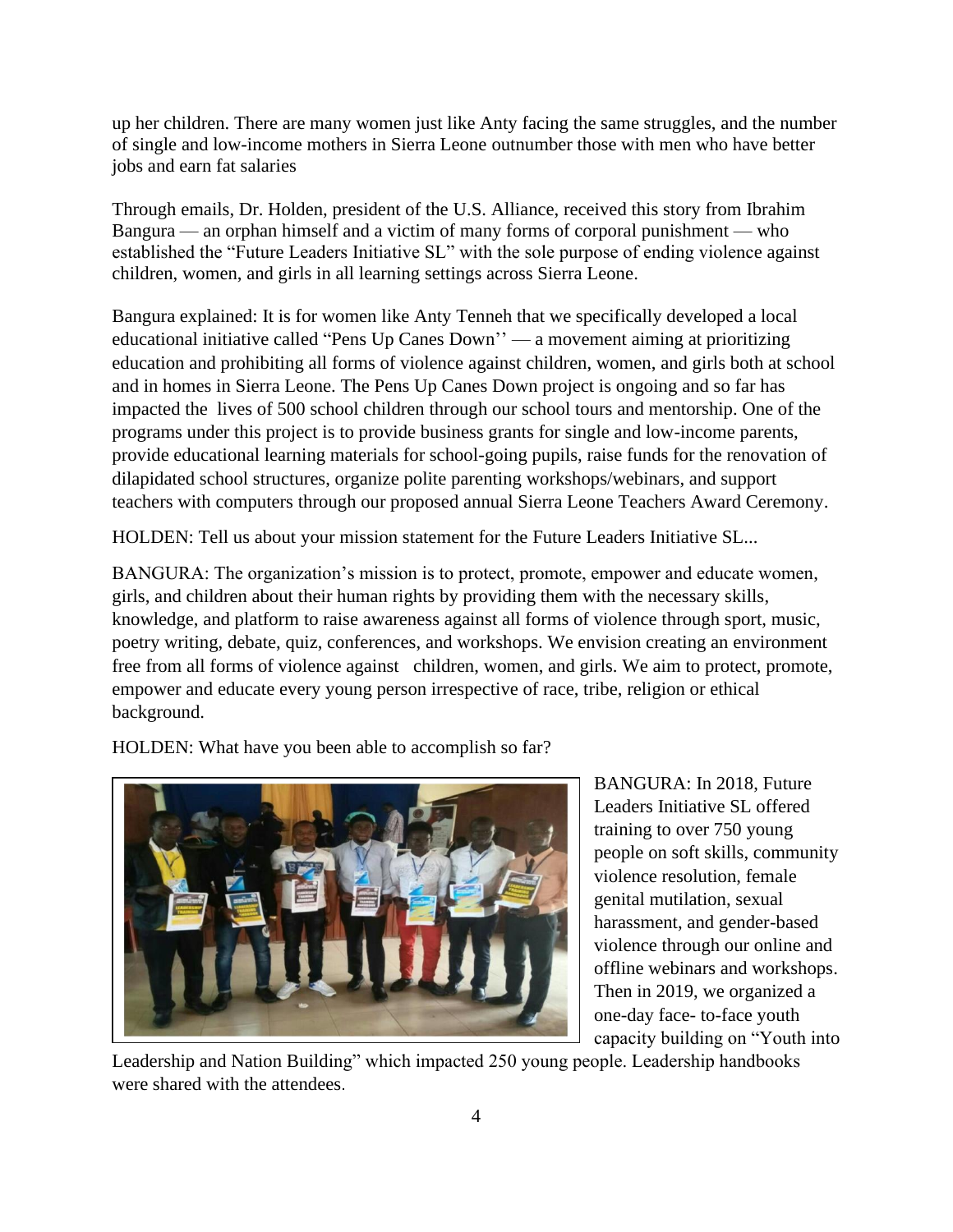On June 21st, 2020, we embarked on a six- month community anti-rape campaign titled "Repot Fo Tape Rape'' (in our local language, Krio, it means "Report to stop rape"). The purpose was to raise awareness on the prevailing issue of sexual violence, harassment, and rape on young girls and also to encourage young girls, community stakeholders, and family members to report, on a free government line, any issue relating to sexual assault of young girls and boys. We encouraged parents to be bold and should not take the matter as simply a family problem. Too



much of the time these problems go unreported. More than 500 school pupils, both women and girls were impacted in 20 schools during a two-week period. The campaign continued and has educated more than 1000 young people within six months.

In February 2020 we staged an inter-secondary school debate, quiz, and spelling competition on

the theme "Rape and Child Marriage Has Been the Backbone of Poverty in Africa". Over 200 school pupils attended and we had support from the Youth for Human Rights Sierra Leone. A total of 192 human rights booklets and learning materials like books, pens, and other prizes were shared among the winners and other attendees.



HOLDEN: If someone would like more information or wants to support your work financially....

BANGURA: Just send me an email at [futureleadersinitiative6@gmail.com.](mailto:futureleadersinitiative6@gmail.com)

#### <span id="page-4-0"></span>**4. A look back at the progress made toward ending CP in 2021**

Various organizations around the word report that 2021 was a busy year...

The **[UN Convention on the Rights of the Child \(CRC\) embedded online rights of](https://deref-mail.com/mail/client/cp2dEif5_j0/dereferrer/?redirectUrl=https%3A%2F%2Fend-violence.us12.list-manage.com%2Ftrack%2Fclick%3Fu%3D71bd9ea56bbca248596b57d79%26id%3D64526af049%26e%3Dcfd2943ee9)  [children](https://deref-mail.com/mail/client/cp2dEif5_j0/dereferrer/?redirectUrl=https%3A%2F%2Fend-violence.us12.list-manage.com%2Ftrack%2Fclick%3Fu%3D71bd9ea56bbca248596b57d79%26id%3D64526af049%26e%3Dcfd2943ee9)** into its larger framework by adopting General Comment 25 – the first instance of addressing children's digital experiences within the CRC.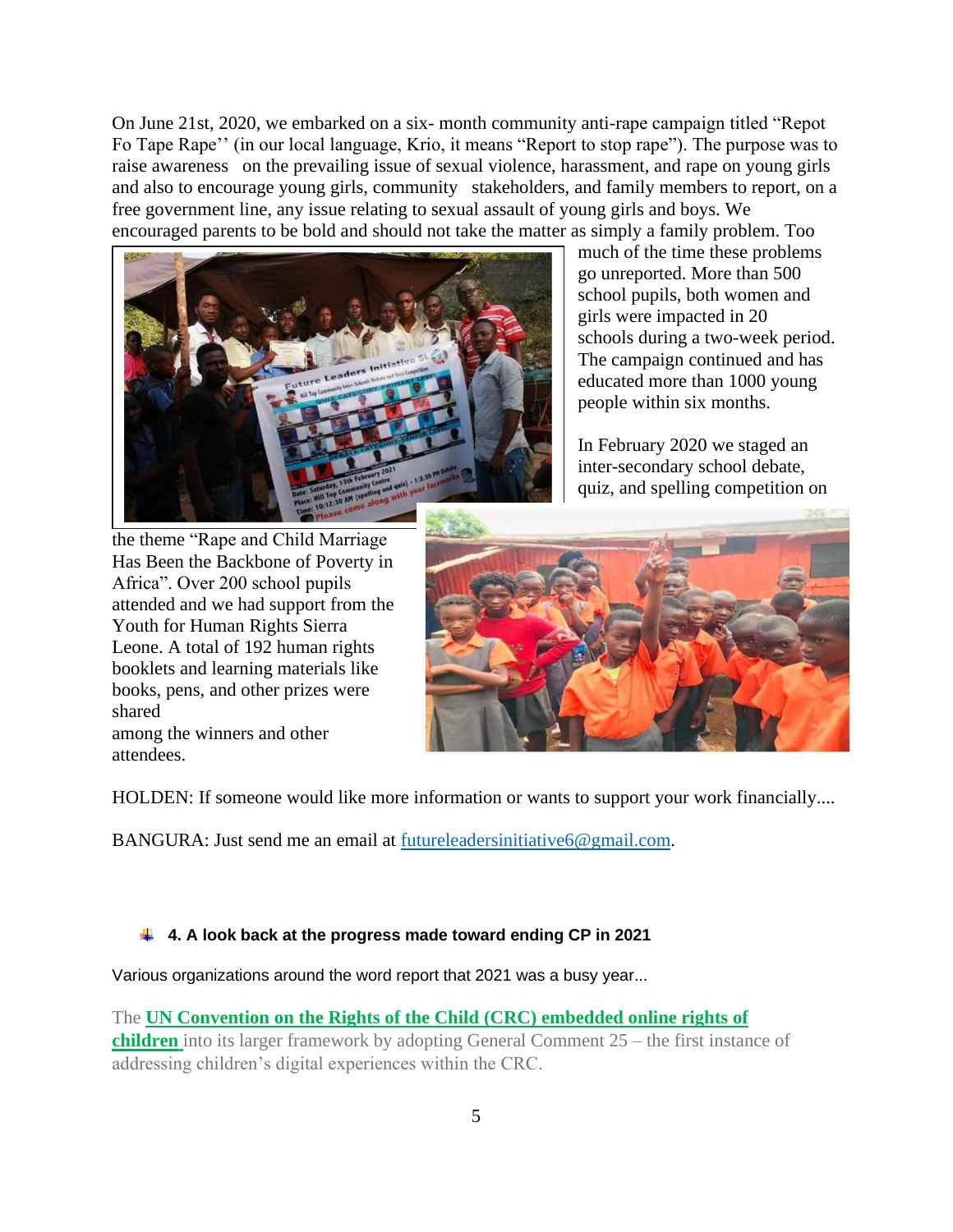## **[23 million more children are now legally protected from corporal punishment](https://deref-mail.com/mail/client/w1AebzowQ5Q/dereferrer/?redirectUrl=https%3A%2F%2Fend-violence.us12.list-manage.com%2Ftrack%2Fclick%3Fu%3D71bd9ea56bbca248596b57d79%26id%3D63c5c5b40a%26e%3Dcfd2943ee9)** with the **[Republic of Korea](https://deref-mail.com/mail/client/oYZTDB8B1dk/dereferrer/?redirectUrl=https%3A%2F%2Fend-violence.us12.list-manage.com%2Ftrack%2Fclick%3Fu%3D71bd9ea56bbca248596b57d79%26id%3D756ec0fe1a%26e%3Dcfd2943ee9)** and **[Colombia](https://deref-mail.com/mail/client/lR3ljCBPWtg/dereferrer/?redirectUrl=https%3A%2F%2Fend-violence.us12.list-manage.com%2Ftrack%2Fclick%3Fu%3D71bd9ea56bbca248596b57d79%26id%3Df852f1e247%26e%3Dcfd2943ee9)** introducing new laws to prohibit corporal punishment.

The **[World Health Assembly passed a resolution on ending violence against](https://deref-mail.com/mail/client/8iKp9N8q8e0/dereferrer/?redirectUrl=https%3A%2F%2Fend-violence.us12.list-manage.com%2Ftrack%2Fclick%3Fu%3D71bd9ea56bbca248596b57d79%26id%3Da2e08472e9%26e%3Dcfd2943ee9)  [children](https://deref-mail.com/mail/client/8iKp9N8q8e0/dereferrer/?redirectUrl=https%3A%2F%2Fend-violence.us12.list-manage.com%2Ftrack%2Fclick%3Fu%3D71bd9ea56bbca248596b57d79%26id%3Da2e08472e9%26e%3Dcfd2943ee9)** through strengthening health systems and multisectoral approaches with support from over 60 member states.

**It was another big year for progress in research on corporal punishment.** The Lancet put corporal punishment on the front cover, the World Health Organization published its first [factsheet on corporal punishment and health](https://www.who.int/news-room/fact-sheets/detail/corporal-punishment-and-health) (soon to be available in more languages) and new studies confirmed that corporal punishment [makes children's behavior worse,](https://www.end-violence.org/articles/corporal-punishment-study) [affects](https://www.end-violence.org/articles/landmark-study-shows-spanking-alters-childrens-brain-development)  [children's brain development](https://www.end-violence.org/articles/landmark-study-shows-spanking-alters-childrens-brain-development) and has [similar effects to other Adverse Childhood Events.](https://www.end-violence.org/articles/new-study-shows-spanking-has-similar-effects-kids-adverse-childhood-experiences) In October the World Health Organization hosted a webinar exploring corporal punishment as a [public health issue.](https://www.youtube.com/watch?v=0aw8caswKjE&t=4707s)

**April 30 2021 was the first International Day to #EndCorporalPunishment!** As well as a [high-level international webinar](https://www.youtube.com/watch?v=D01r_xuICaE&t=4127s) hosted by the Governments of Japan, France and Tunisia, the day included many national events, articles by organizations including the [World Bank,](https://blogs.worldbank.org/education/unacceptable-and-intolerable-reality-corporal-punishment-children-and-youth) and a Twitter reach of 24 million.

**There has been active campaigning to prohibit and/or eliminate corporal punishment** in many parts of the world, including Sri Lanka, Canada, Sierra Leone, Jamaica, France, the USA, Costa Rica, Colombia, Thailand, Philippines, Brazil, Wales, South Africa…and many more!

**ASEAN (**Association of Southeast Asian Nations) **[states have adopted the Declaration on the](https://asean.org/declaration-on-the-elimination-of-bullying-of-children-in-asean/)  [Elimination of Bullying of Children](https://asean.org/declaration-on-the-elimination-of-bullying-of-children-in-asean/)** to accelerate action in ending bullying in all forms across the region.

**[35 countries have now joined the End Violence Partnership as Pathfinders](https://www.end-violence.org/pathfinding-countries)**, spreading the initiative's reach to every continent. 17 Pathfinders have convened government-led National Policy Dialogues to further their commitment to comprehensive action to end all forms of violence against children.

The **[Together to #ENDviolence campaign and Solutions Summit Series](https://www.end-violence.org/together-to-end-violence-campaign)** has seen 86 partners convene **[77 affiliate events](https://www.end-violence.org/affiliate-events-together)**, driving dialogue, showcasing solutions, and sparking policy action.

**[Six game-changing policy proposals](https://www.end-violence.org/policy-proposals)** were launched to encourage the community to advocate with one voice, supported through a **[Leader's Statement](https://www.end-violence.org/together-endviolence-leaders-statement#the-statement)** by over 50 international leaders using their collective voice to call for the adoption and implementation of the policy proposals.

Safe to Learn released an **[Investment Case](https://www.end-violence.org/stl-investment-case-strategy-launch#:~:text=Investment%20case%20and%20a%20new%20strategy%20are%20launched,staff%20and%20a%20new%20Safe%20to%20Learn%20strategy.)** to assess the effects of violence in and through schools alongside the new **[Safe to Learn Strategy \(2021-24\)](https://www.end-violence.org/sites/default/files/2021-07/compressed.pdf)**.

**[Safe to Learn investments](https://www.end-violence.org/articles/five-organisations-awarded-end-violence-funding-keep-children-safe-learn)** strengthened systems to create safer learning environments in Nepal and Uganda, reaching thousands of schools across the countries.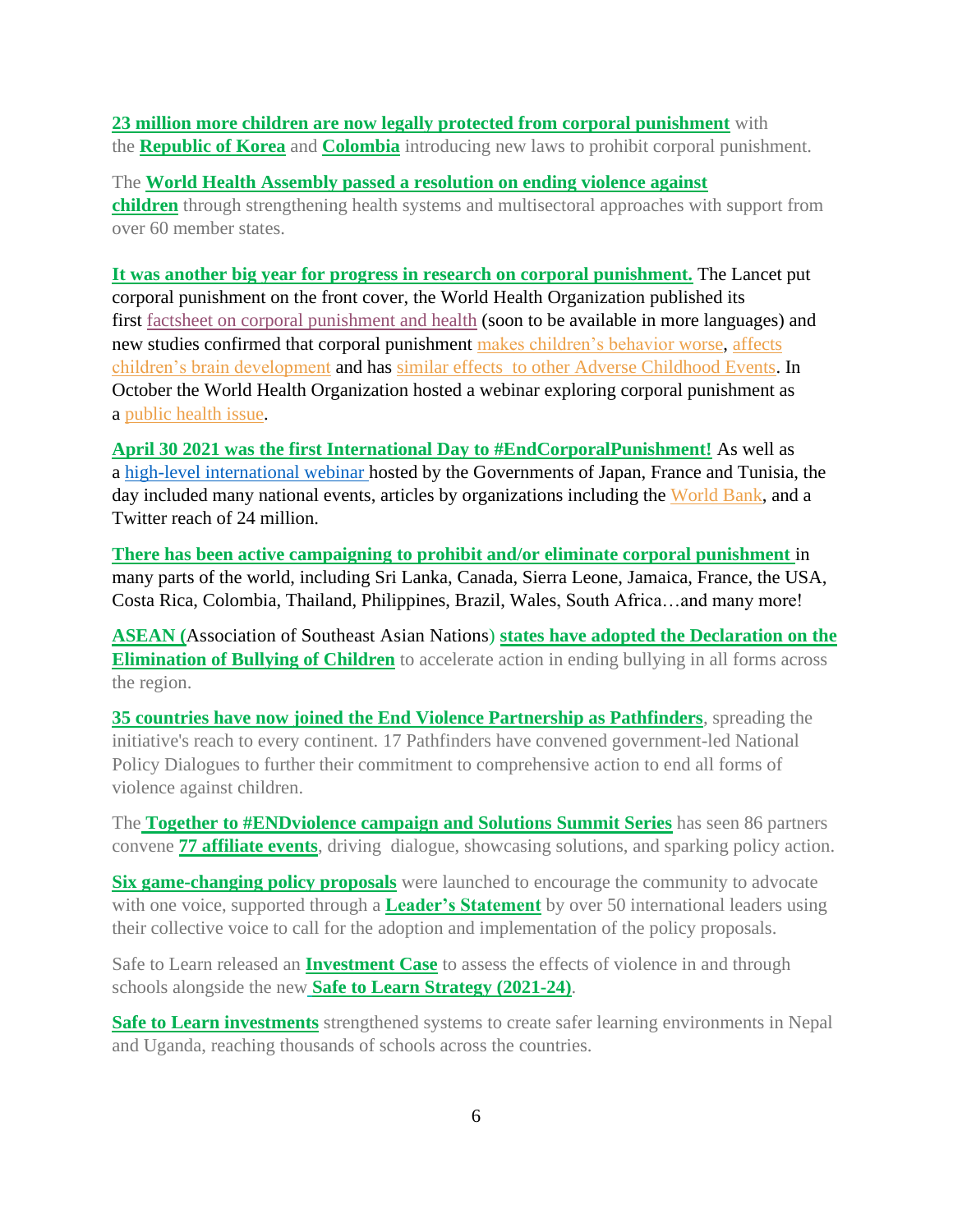# <span id="page-6-0"></span>**5. No Hit Zones**

We encourage all family homes, schools, hospitals, religious institutions, communities—anyone who is committed to non-violent discipline—to become a No-Hit Zone. This means no adult shall hit a child, no child shall hit another child, no adult shall hit another adult, and no child shall hit an adult. For more information and the steps to take, visit the No Hit Zone website: <https://nohitzone.com/>



You can also become a No-Hit Zone Advocate as an individual or organization and display this gold seal on your email and website: <https://nohitzone.com/become-a-certified-advocate/>

<span id="page-6-1"></span>**6. Become an Alliance Ambassador for Children**



AN ALLIANCE AMBASSADOR...

 $\Box$  defends the right of children to be free from all forms of violence, especially in their home

- $\Box$  encourages adults to defend a child's right to equal protection under the law from assault
- $\Box$  encourages community leaders to end the practice of corporal punishment

The U.S. Alliance is committed to ending all hitting of children and youth in all places (i.e., schools and homes). By joining, you are indicating your support to this cause. When you join, you become a lifetime ambassador for the organization and the movement. You do not need to rejoin the organization each year, though we will gladly accept new donations! We will keep you informed through periodic (quarterly is our plan) newsletters.

For more information, watch this [1-minute YouTube video](https://www.youtube.com/watch?v=0va1OWqM-bQ) and then go [here.](https://usalliancetoendthehittingofchildren.wildapricot.org/Join-us)